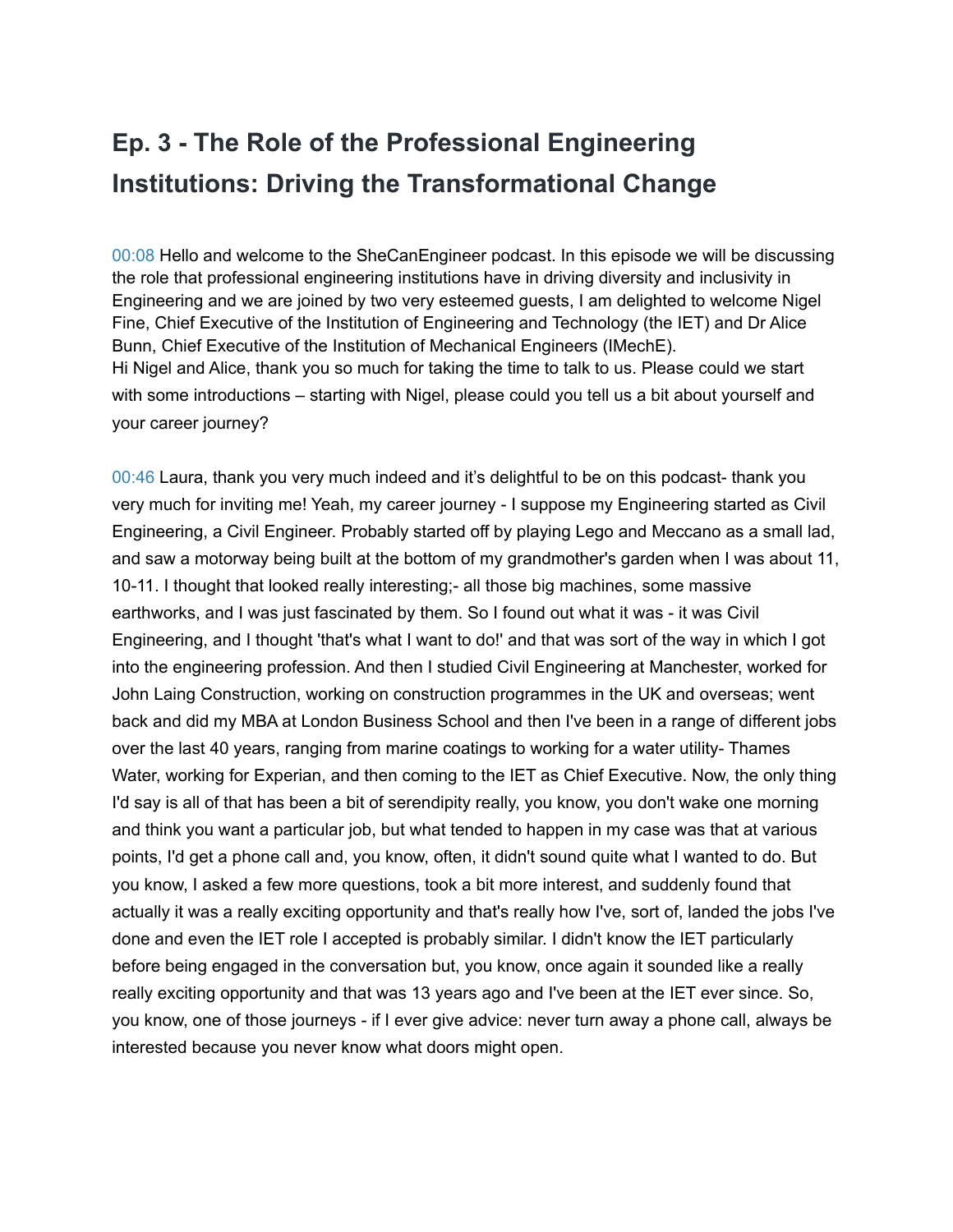02:55 Yes, I completely agree... seize any opportunities that you find interesting! I think it's a very good piece of advice and actually it's really fascinating the range of careers that you've had to date. Alice, please could we have a bit of an introduction to yourself and your background?

03:17 Thanks, Laura, and thank you also for having me on your podcast. I feel very honoured to be in such fun company. And so, gosh, my Engineering career! So, probably started about 30 years ago, so when I had, I lived in the middle of the countryside and couldn't wait to get out and about so I had a motorbike. And I very successfully took the motorbike apart very regularly on our driveway and I slightly less successfully put it back together again every time, but I'm a bit better now. And I guess for me, maths and science always came very naturally, so they were quite easy, you know, choices education-wise for me. I did a degree in metallurgy at Leeds University, which was, kind of, again something of a lazy choice because I was studying maths, physics and chemistry and material science is a pretty much perfect merge of maths physics and chemistry, so I didn't really need to take any decisions, I just needed to carry on. So I did that. And then I did three years of research which was wonderful, at Cambridge University. I had an industrial sponsor which was fun. I got to travel up to Rotherham very regularly and slosh molten aluminium around. But the research world- in the end- I decided it was not for me and I was very really inspired to advocate for science and engineering more broadly. So my career began at the Science Museum. Um, I spent some time there. That was actually my third brush with space because I had had an experiment flown in space already, but it was while I was at the Science Museum that I worked in the space gallery, but also where I learned about the tremendous power of our space missions for environmental monitoring back on Earth. And that that really, really interested me. So unlike some of my colleagues in the space sector, who were those kids that gazed out of their bedroom window from, you know, as early as they could, wondering at the stars, that wasn't so much me, but I was very, very interested in that practical down-to-Earth benefit of space missions. So I had about another 20 years or so, variously interrupted by career breaks, either for different jobs, or for having kids, and then about six months ago I joined the Institute of Mechanical Engineers - which was a jump, much like Nigel said, it was a transition, if you like, within a career, but like most things, it makes sense looking backwards. And there are some really, really common threads, in particular space. Obviously, as a sector epitomizes some of some amazing mechanical engineering, often really, really stretching our limits. But it also acts as a really good showcase for the necessity of working in teams for international collaborations, for the sharing of best practice and knowledge, and that really is at the heart of a Professional Engineering Institution. So that really was the appeal. And I've been here about six months.

06:22 Are you enjoying it so far?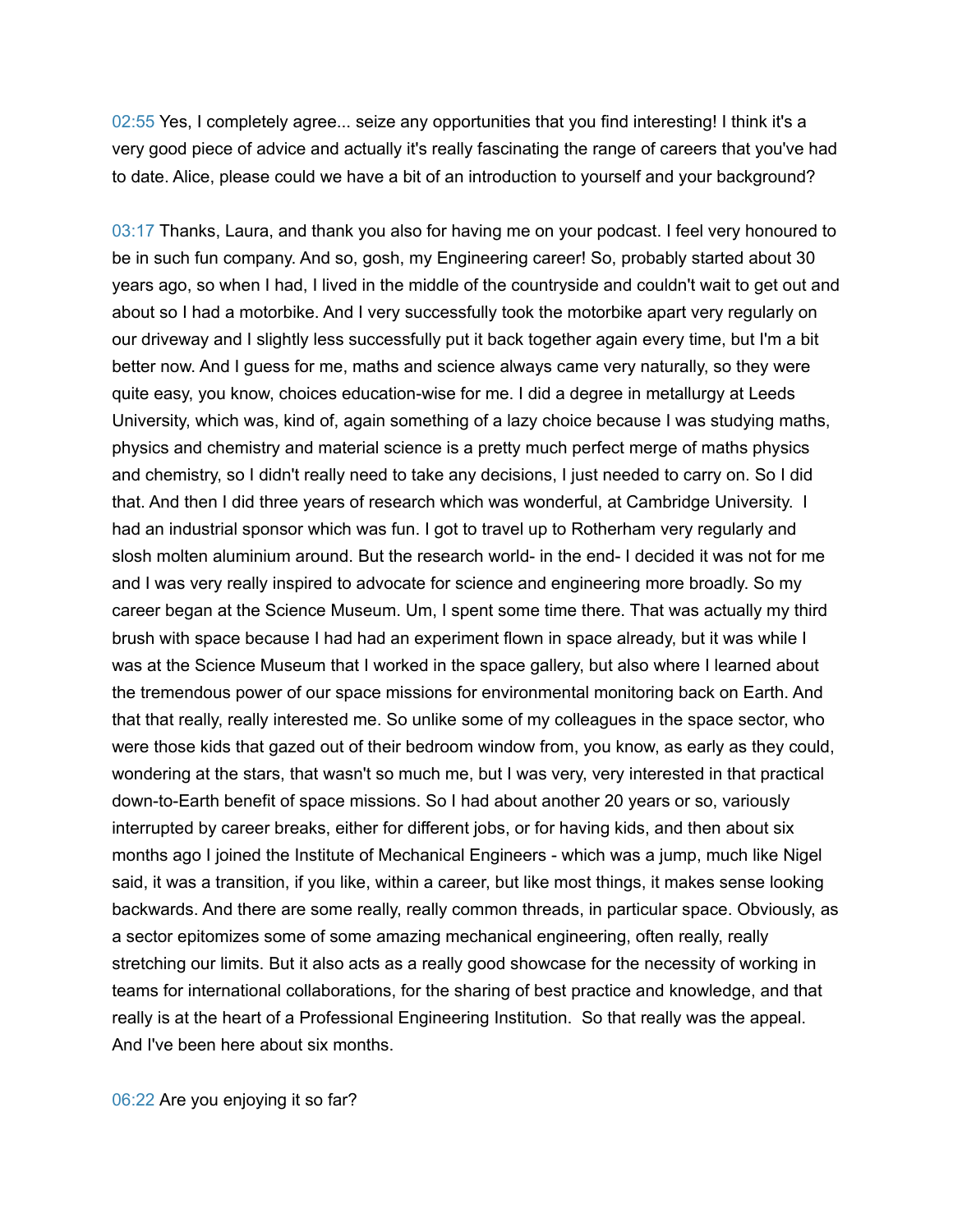06:25 Yeah, absolutely. Absolutely. I often say there's never a better time to be in a Professional Engineering Institution. And the reason I say that is because I think now more than ever, you know, technology is changing really fast. There's pressures coming from things like climate change, you know, population growth - which are going to demand an ever more intelligent form of engineering solutions to support the way we live. So I think it's a really, really fun place to be.

06:56 So you both have had quite varied journeys and interesting Engineering career backgrounds which have led you to take on senior – well, chief executive roles within your respective Professional Engineering Institutions. As you know, SheCanEngineer is all about celebrating and promoting diversity and inclusivity in engineering, and I know within the IET and the IMechE there are various things that you do have, like awards and initiatives to celebrate D&I. But I was wondering if you could tell us a little bit more about some of the stuff that you do, and whether you think that they do actually have an impact and whether you've actually seen any impact, I guess this question in particular for you, Nigel, in the 13 years within the IET - if you've seen how much the the D&I initiatives and activities that the IET do have an impact on engineering as a whole?

08:02 Yeah I think - Yes, it's a great question. I mean I can't imagine, 13 years ago, being asked to be on this type of podcast on this subject, I just don't think it was necessarily on our radar or anybody's radar to the extent that it is today. So obviously really pleased that it's now embedded in everything that we do each and every day. Over the last few - definitely over the last few years we have really started to become much more aware of the importance of the ED&I. I'm really pleased that we've got a strategy and we've had it for several years now and it's quite a detailed piece of work and and thanks to many colleagues who've really done a lot of work to look at the whole ED&I landscape and it does cover so many protected characteristics that we need to be aware of, about what we want to be inclusive as an institution. And so we're, sort of, clearly working to a strategy which is important in any activity that you have a strategy, and we do. I'm really pleased that we've got the Royal Academy of Engineering's progression framework, which, I think, virtually all, now, of the Professional Engineering Institutions are contributing towards and it's really a great way of measuring how we're doing against a whole range of different characteristics to ensure that we're inclusive as an organisation. And it's good, then you can benchmark yourself against other organisations, be they engineering organisations or indeed science organisations. So I think we've come a long way in having a framework and of course for many of us from science and engineering backgrounds, you know, if you can't measure something, you can't really manage it, and data is so really important. So I think we've made some really good progress in those type of measurements, but also the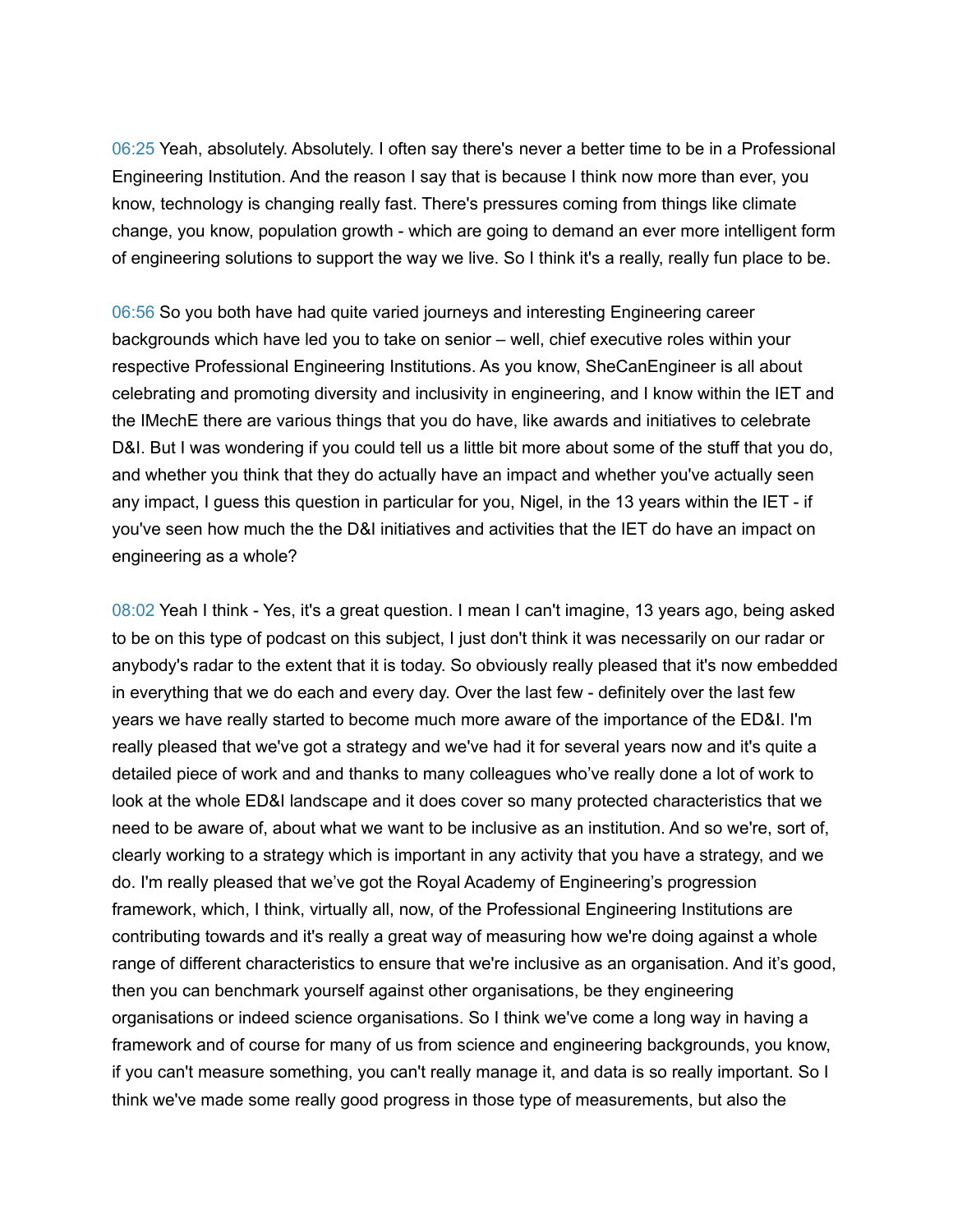events that we all run, many of us run different events- at the IET, we've got the Young Woman Engineer of the Year competition which has been running for over 40 years and I must say it's probably the most inspiring event that we do in the whole year and after I leave in the evening I'm often seen skipping along the Embankment in London because it's been such a joyous affair of celebrations of, you know, really inspirational engineering. So I think we've made- we've done a lot of good stuff, and I suppose to the point of 'are we making a difference?' Well, yes we are. We are, it's slow, but we're making a difference. A few years ago, we ran a campaign along the lines of nine percent is not enough, 9%. The figures that we had at that time about five years ago. But the engineering workforce was 9%. Now today the figure is 14.5%. So yes, we are moving in the right direction - are we good enough? Of course we're not. No, we should be - and have to be 50%. So we're making those steps, but we do still need some transformational change.

11:06 Alice - the IMechE is, I guess, a little bit different to the IET. It's a little bit more specialised and mechanical engineering is almost notorious for having a very low percentage of women within the industry. So within the IMechE what sort of things do you do to promote gender equality and diversity within mechanical engineering? I know you've only been there six months, but do you think that actually they do have an impact and do you see that change coming through already?

11:46 Yeah, definitely, definitely. I mean very much along the lines of, you know, what Nigel has just said now. We are seeing change, there is no room for complacency, that's for sure. I would say I would characterise really the effort needed at, sort of, two different scales, actually, if you think of a sort of push-pull. So on the one hand we have done and continue to do a lot of educational outreach exercises. We continue to make sure that we're role modeling in the right way. So when we're making those interventions in, you know, typically at school children primary secondary level, they can identify. They can see that engineering could be mechanical engineering, could be a career choice that would work for them. Similarly, we're working with the universities to make sure that the universities' degrees that are on offer speak to the broadest possible part of our society. So if you like really, really maximising the pool in our society, who might be interested in taking up engineering as a career. Then on the other side of that, we have to make sure that as a sector we are working in the most inclusive way possible and we have to make sure that we are welcoming absolutely every part of our society into the sector, making sure that we create an environment where everyone feels willing to contribute, everyone feels able to contribute, everyone feels that their voices are of equal magnitude. And actually one of the things that we're doing in the last few months is running a, sort of, internal training programme, if you like. Because inclusivity is not necessarily an automatic skill for all managers.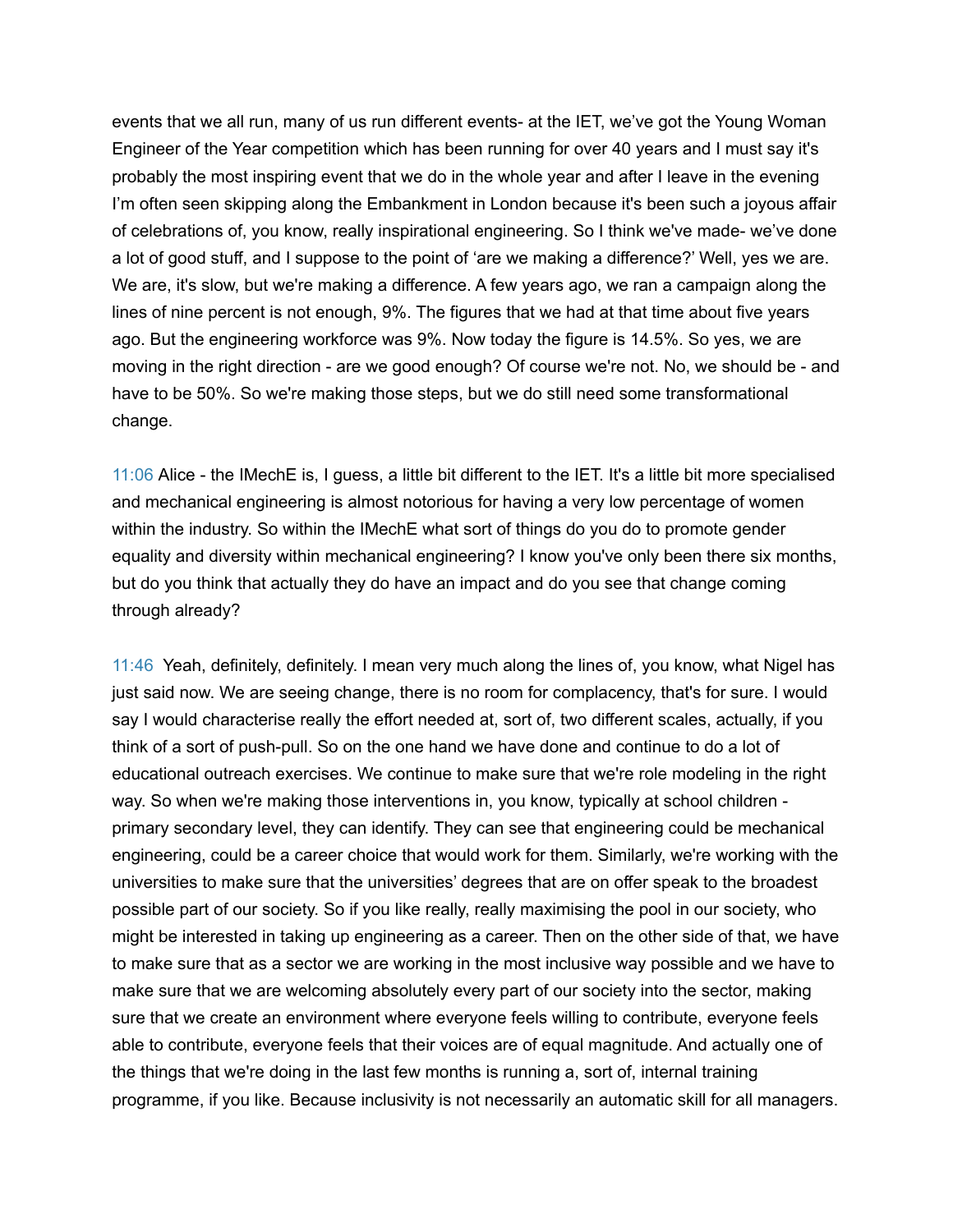So actually we found that a diversity and inclusion training programme just to help our organisation run and help our community run in a way that is most inclusive, can be really, really impactful. I think just you know, while we're on this subject, the other thing that obviously has happened in the last couple of years - that we need to not lose sight of the opportunity within is the fact that we've all been working remotely; we've all been working from home, we've all sometimes been working funny hours because of the global pandemic. Now- this job that I took about six months ago was the first time I've worked full time for 17 years. And in those 17 years, I never applied for a part time job because frankly, the part time roles weren't very interesting for me. I applied for the job and if I got offered the job, I negotiated like crazy to work part time and keep the job - that is all changing now. I think suddenly we've had a real 'Eureka' moment about flexible working and I do think that can be really, really impactful if we're thinking about inclusivity in the workplace. So we mustn't lose sight of that opportunity.

14:39 Can I just come back on that point - I think it's such a really important point that Alice has raised. You know, so often I hear that, you know, we were losing young women from the workforce because employers were not offering that flexibility because, you know, they may be having families and so forth. And, you know, that was such a shame because, you know, very talented, very well trained young women in engineering were being lost and were not necessarily being brought back in by different means. And I think that has changed and maybe as Alice said, the pandemic has actually transformed our way of operating and the need for greater flexibility. But also we know that there's such a shortage of engineers in the workforce at the moment. The problem -it's not getting better. it's still a big issue. We do surveys and I'm sure Alice does this as well, you know, to find the supply and demand of engineers, so, you know, we are going to make sure there are a plentiful supply of engineers today and in the future, we just need to make sure that we continue to be flexible and offer flexibility to work to all to young women, of course, but men as well. You know, everyone has different, I think, needs these days and therefore getting the best out of people to meet the demands of industry and society, and also give good opportunities for employment. It just needs a completely different mindset, and I think we're starting that journey. I just hope that, you know, we clearly want the pandemic to be over, I don't want us to go back to what life was before.

16:20 Yeah- I mean, I should have said the reason that I can now work full time is because my husband, who works in a very traditional sector, is now easily able to work part time from home. So you know, everyone can win here. And I think, you know, careers are changing. You know, people don't go these, sort of, cradle to grave, you know, single sector careers anymore. So this flexible working really enables a new type of career path.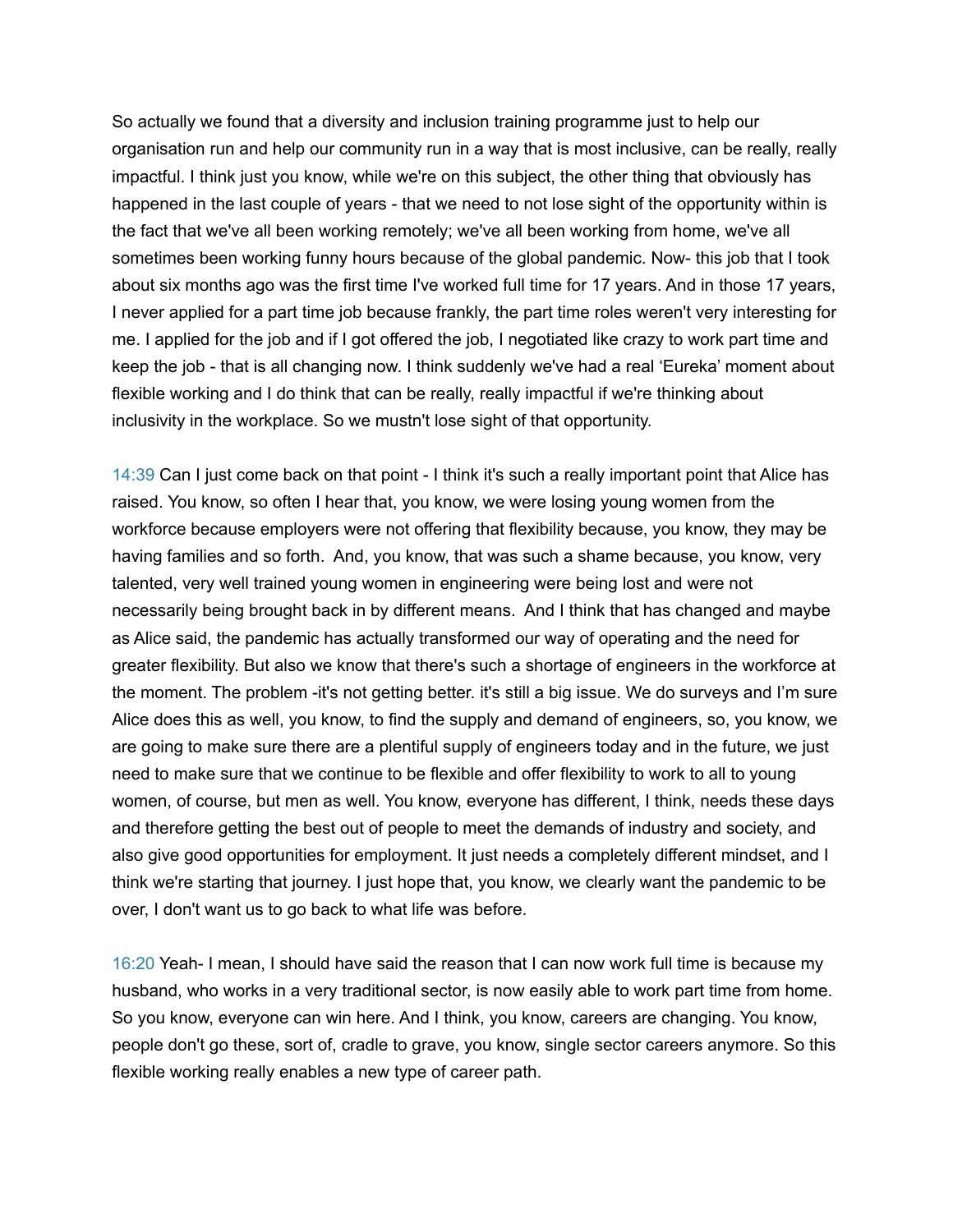16:45 I agree- I do think the pandemic has really helped- almost forced- industry to really get on board with flexible working. Which, I guess, in turn does contribute to creating an inclusive workplace. And I also think in recent years, things such as shared parental leave has really shifted the mindset and allowed more flexible and inclusive workplaces for not just new mothers, but also new fathers.

17:19 I think it's very different now. I remember when my children were born, I was back at work in the afternoon, so to speak. But now, I see with my children and their partners, you know, they are getting more time as a couple to share the responsibility - family responsibilities, and I think that's great, and I think it needs to be encouraged. But not only is it good for family life, I think it's good for- in the end, I think it's good for employment because you have your people who give more of themselves to their jobs because they got more stability at home and they've got more balance in their lives. So I think it's changed enormously over the last 30-40 years for the better.

18:03 Alice, you mentioned the STEM outreach activities that the IMechE do. In another previous episode, we spoke to Alex Knight and I know that Alex has done lots of stuff with the IMechE and the IET. And we talked about the importance of STEM education and starting early. And both the IMechE and the IET and lots of other professional institutions have many educational programmes, and in fact I think the IET and the IMechE have a collaboration on a joint grant scheme for engineering education. So it's very clear that you recognise the importance of STEM and particularly engineering education. I know that one of the institutions', like, primary goals, is really to bring in more membership. It sounds a little bit controversial, a little bit money grabbing, but at the end of the day they need to make some sort of money; when you're investing lots and lots of money into educational schemes and these outreach programmes, it sounds like it's counterintuitive to your goal of bringing in membership, because if you're talking to younger kids, for example - they're not going to come and join the professional institution straightaway. So, my question to you both is, why do you invest so much resource into STEM education? And why do you think it's that important that actually it doesn't matter that it may affect the bottom line negatively- or is it negatively?

19:42 Oh well goodness me, there are so many different ways of answering that- let me take a stab first! So the most direct way of answering it is we do it because we're in charity and as a charity, you know, our primary purpose, our primary benefits must be realised to society at large, not to ourselves. So that's a very simple answer. And that's why, you know, we have lots and lots of initiatives going out into schools, etc. I think the other more, kind of, nuanced answer really is that we know, You know, we know that you need to take many, many different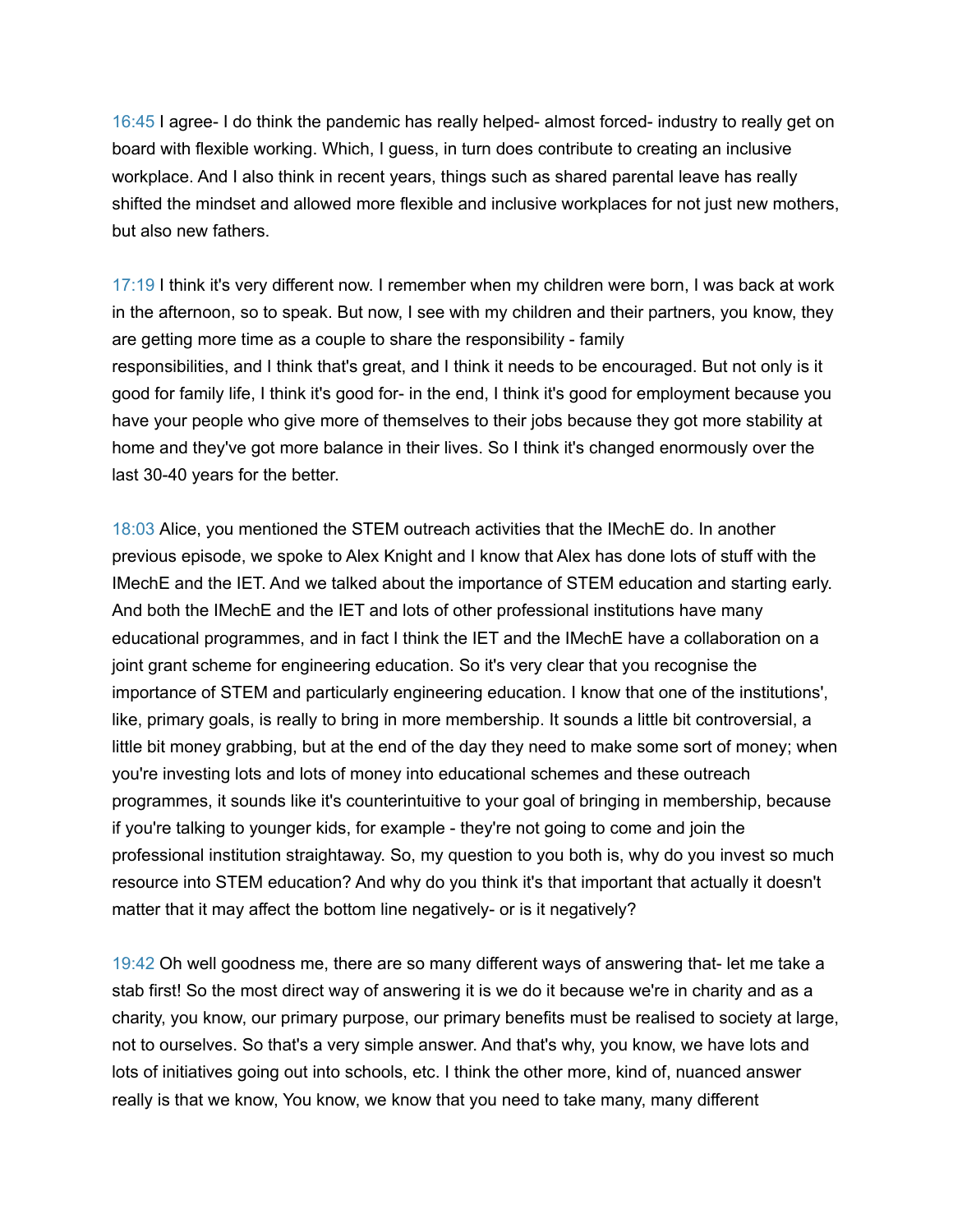interventions in any individual's educational career choices and, you know, not a single intervention can be attributed directly to that individual taking up a career in engineering. A previous colleague used to describe it as, sort of, rungs on a ladder and you need to put all the rungs on the ladder in place to allow that child to progress all the way through to a career in engineering. So I think it's in all of our interests to make sure that all those rungs are in place. One observation I have and it's largely because of the age of my kids at the moment, is that Engineering is a fantastically hands-on kind of sector, you know, it's what really appeals to me about it. It's very practical, it's very tangible. And yet you have this thing called work experience, typically when you're kind of 15,16 or 17 years old and in my experience, it is invariably a wasted opportunity because it's very difficult for kids at that age to be able to have a meaningful, kind of, work placement, a meaningful work experience which enables them to really understand what a career would look like in engineering. Now, sit in a Professional Engineering Institution such as ourselves - we've got 115,000 members; surely we can do something to help here! Surely, we can do something about this! So this year we're gonna take a new look at that. We've got a launch of a new initiative, if you like, trying to provide some kind of matchmaking offer to make sure that through the institution we can give, you know, young people today an opportunity to have an experience of what it would be like to work in the engineering sector. And in doing so, hopefully, to encourage them to go on and take up to degrees and careers in engineering. But you know, there are many, many different steps needed, many, many different interventions. And as I said earlier in this podcast, we know that the challenges of the future, the challenges facing society, are gonna need more engineers. So it really is in all our interests. It's a benefit for us, but it's definitely a societal benefit too.

22:22 So if I can just add to Alice's comment, I think you started it off, absolutely right, you know, we are a charity, we are charities and the beneficiary of our charities are our society at large, it's the public. So we have public responsibilities, we're not for profit organisations. And, you know, Laura - your comments about how do we - you didn't quite say this, but how do we balance the books in a way to actually fund STEM enrichment activities, which are generally net cost activities? So yes, we all run commercial type activities, we have membership activities - which will generate, obviously, income for the institutions as a not-for-profit, then we have to spend that wisely and STEM enrichment programmes do take a lot of that money in order to build the next generation of engineers and technicians. So that's, sort of, the model, if you like, of the institution, and the way about them is, and as Alice said, there is a huge demand for engineers and you know, as the world becomes more technologically enabled, we're gonna need more young people with knowledge and skills, and, you know, science skills and maths skills and so forth. And therefore, you know, getting into primary and secondary education to actually try to explain what engineering is all about, because, as we know in this country, engineering is not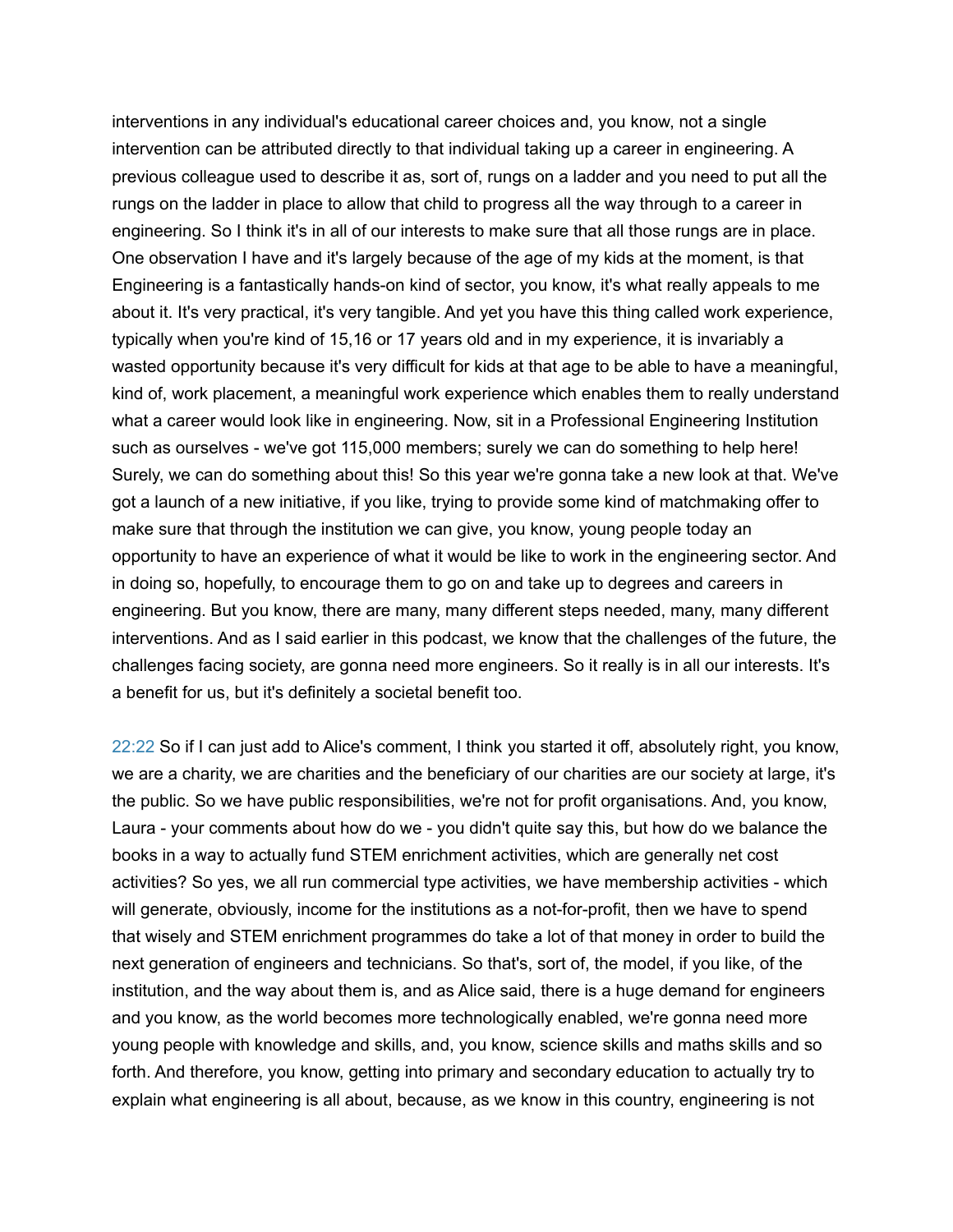particularly well understood or professional engineering is not particularly well understood as a career, and other countries of course we know are more advanced. But in this country, in the UK, we still need to do more work. And what we're trying to do I think is to bring to life the practical application of some of the more academic studies, so the maths and science and how do you relate that to problem solving, creating things that will benefit people? So it's not trying to be overly elaborate, but doing it in a way that appeals to young people at different age groups. As I mentioned before, one of the things that really helped me when I was young was working with Lego. Today, Lego as we know, is astutely advanced - we ran the first Lego competition here in the UK, which is fantastic. It's really - it's bringing young people together using Lego which they all love, using robotics, building business cases and marketing the activities, explaining the range of things that, you know, are linked to a technology science project. And just trying to bring it to life that says to young people and particular parents as well - this is what engineering is all about. It's about creativity, it's about problem solving, it's working together as teams, it's making things better, it's all of that and I think we have a duty of responsibility to do it because we need to make sure that we're priming the pump, if you like, of getting enough young people through interested in STEM, interested in engineering, and then going on to become engineers. As Alice said, there's lots of, you know- the ladder and the- there's lots of points where you've got to make those interventions, it's not just doing one thing only at the age of 11 or 12 or even younger, of ages four or five, you've got to keep doing it all the time so that they go with us on this journey through primary, secondary, tertiary education, and hopefully then embark onto an engineering and science career. And the jobs are gonna be out there. The jobs are out there. So the more that young people are developing their skills earlier on, the easier it will be for them to transition from the world of education into the world of work. But it's a big job. And we need to do it not just for the kids, but we do for their parents and their teachers and all the other influences on young people.

26:28 I definitely agree that awareness of engineering and engineering careers is not just for the kids, but all of their adult influences, like you said - teachers, and parents, guardians. So, from my experience, I was fortunate because I had a Physics teacher during my A Levels who suggested I looked into Engineering. But I didn't have that awareness of what engineering was prior to my A Levels and my other teachers really didn't know either and my parents definitely didn't know how great engineering could be, so perhaps if I had these, sort of, programmes to get involved in earlier in school, I'd have probably made up a long time before my A Levels. So in a previous episode, we spoke to Dawn Bonfield and we talked about the reliance on volunteers to do a lot of the leg work in terms D&I promotion and outreach work. These volunteers are very much the outward 'faces' of the institutions and we do tend to find that they come from minority groups, gender or otherwise, and mainly because they recognise the need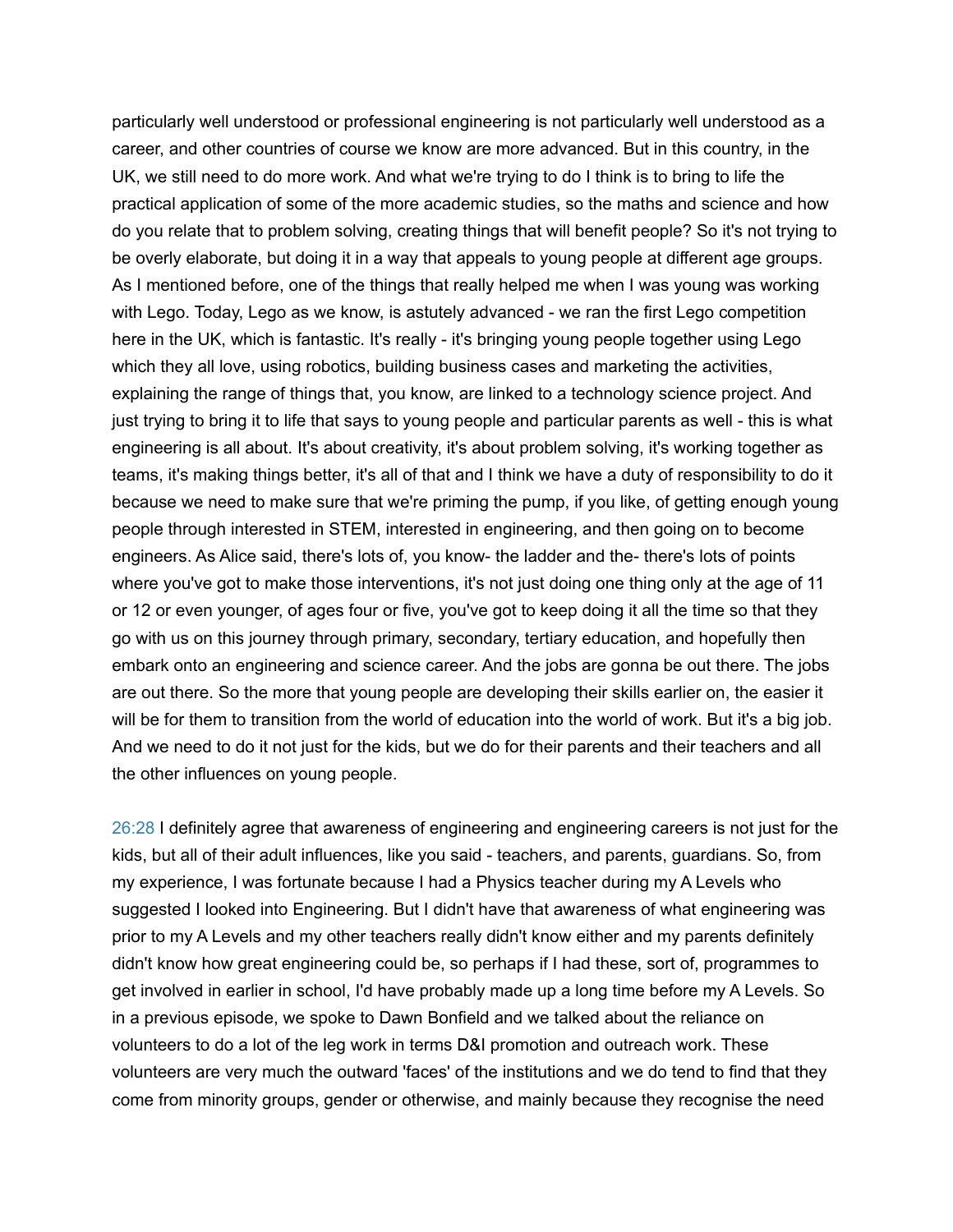for those visible role models. But aside from the D&I committees, or boards, or working groups that you have within the PEIs, I don't - or, you can correct me if I'm wrong, but - those faces, those volunteers, those visible role models that we tend to use to do the outreach - those faces aren't always representative of the whole membership. So are we relying too heavily on those volunteers to do that legwork, to become those role models, and is that of detriment to the rest of the membership? Do they feel like they're not being included? … That's a tough question, sorry!

28:36 I think Nigel and I are just looking at each other to see who is going to move first! I think it's a really interesting question actually, Laura, because if anything I would have - I would not have made the same assumption. So let's start off - the volunteers are absolute heroes. I mean, they really do so much work for the institutions. I think the institutions would simply grind to a halt without the volunteers. It's absolutely incredible. And I think what you've described is perhaps some of the more visible activity of the volunteers. But actually the volunteers are really, I mean they really are the engine room of the institutions, in supporting, for instance, some of the, you know, accreditation activities, registration activities, helping, you know, us to process the applications from the new cohort of engineers in the society. So I think a lot of what the volunteers do is behind the scenes too. And probably if you looked at that in its entirety, you would find that they're quite representative of the institution as a whole. What we do need to make sure is that those volunteers are properly supported. We need to make sure that, you know, we are doing as much as we can to help them help us and that's something that isn't a task and finish activity, it is something that needs to, you know, run on and on. I think Nigel mentioned it earlier on actually in this call, he mentioned the progression framework where we look at whether or not we're doing everything we should be doing to encourage diversity inclusion. I think that is likely to expand in a slightly broader framework a few years down the line to include ethics and sustainability as well. And I think it's really important that in terms of support for our volunteers, we make sure that we are always giving them leading edge support. We make sure that we're always giving them the kind of support that they need to be doing the work of the institutions for the challenges of the future. And I think a lot of those challenges of the future sit across and overlap with diversity and inclusion, ethics and sustainability.

30:52 Yeah- I think Alice, you've covered a lot of that actually. I think I would certainly fully endorse your comment that volunteers are the heroes, the people, the heroes of the of the of the institutions, absolutely. I mean about four and a half thousand volunteers around the world, who are just absolutely amazing. They give up their time freely and they are passionate and they are absolutely committed to the institution and to engineering at large. I think many of them do see the broad picture, that we're trying to collectively as Professional Engineering Institutions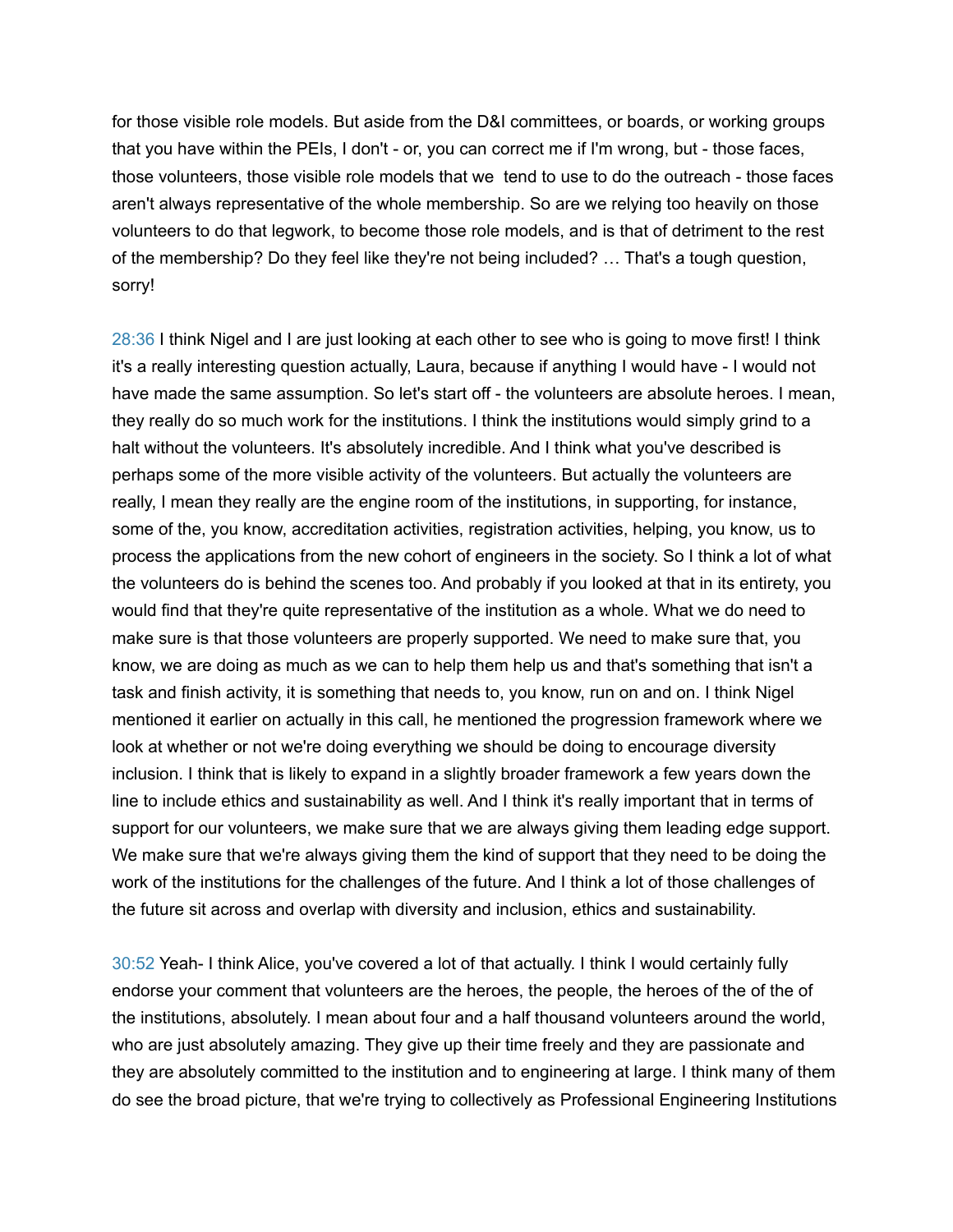to do things that benefit society and so outward looking as well as inward looking. And there's, you know, there's just such a range of things that volunteers can do. Some clearly have aspirations to be trustees and to be involved in the governance of the institution. Others want to be involved in the outreach programmes, they just enjoy and are passionate going into schools, as STEM ambassadors, and exciting young people about, you know, engineering. Others want to be involved with professional registration or going into universities to the accreditation programmes. And I could go on; there's so many different things that volunteers do, and it's like a parallel world for many people. They obviously have their day jobs, but they also get in huge amounts of personal satisfaction in being a volunteer within a Professional Engineering Institution. And I think we're quite unique as professional societies in offering a range of really interesting things for people to do. They can change, it doesn't mean that they just stay with one thing, they can do different things. And I often find talking to young people that young people who find - well, when I say 'young people' I should mean 'early career', that's perhaps a better way of describing it, who just, you know, new into the career and they find themselves in some form of governance role as a volunteer with an institution. The learning that you can get and the experience you can get in these roles - it's just fantastic, things that they will do that they ordinarily might not get to do in their paid-for jobs until they're, you know, more senior. And it's a safe way, in a way, it's a safe environment because you can learn and you can experience, and yes, there may be some mistakes, but, you know, but we'll all come together to support individuals. And it's safe because, you know, you can learn and develop in an environment where you've got the people around you that will try at they're very best to help you progress that knowledge that you need as your own career develops. So I think there's some really unique opportunity - I wish I'd known to be honest. You know, going back when I was starting off my career, I wish I'd known about the opportunities of volunteering- whether I'd gone into governance type roles or when I've gone into more enrichment type roles - it doesn't really matter, it would be just great experience and, you know, they are terrific. To your point maybe about the sort of representation of volunteers and role models - I think there is- I've noticed a change actually, and that's where we're seeing a lot more diversity in our volunteers and they are terrific role models of course for the jobs that they do, whether it's in the governance of the institution or whether it's going out into schools or going out into STEM outreach activities. So I think it's changing, it will take a probably a bit longer for there to be a much broader range of people involved in volunteering activities in the institutions. But I think it's very positive and certainly it's terrific to see, you know, a lot of women taking leadership positions. At the IET, you know, we didn't - it was only about 7 or 8 years ago when we had our first female president and now we've had two. I'm obviously, you know, delighted that under my watch that we've made that change and long may continue. So things are changing, they are changing for the better.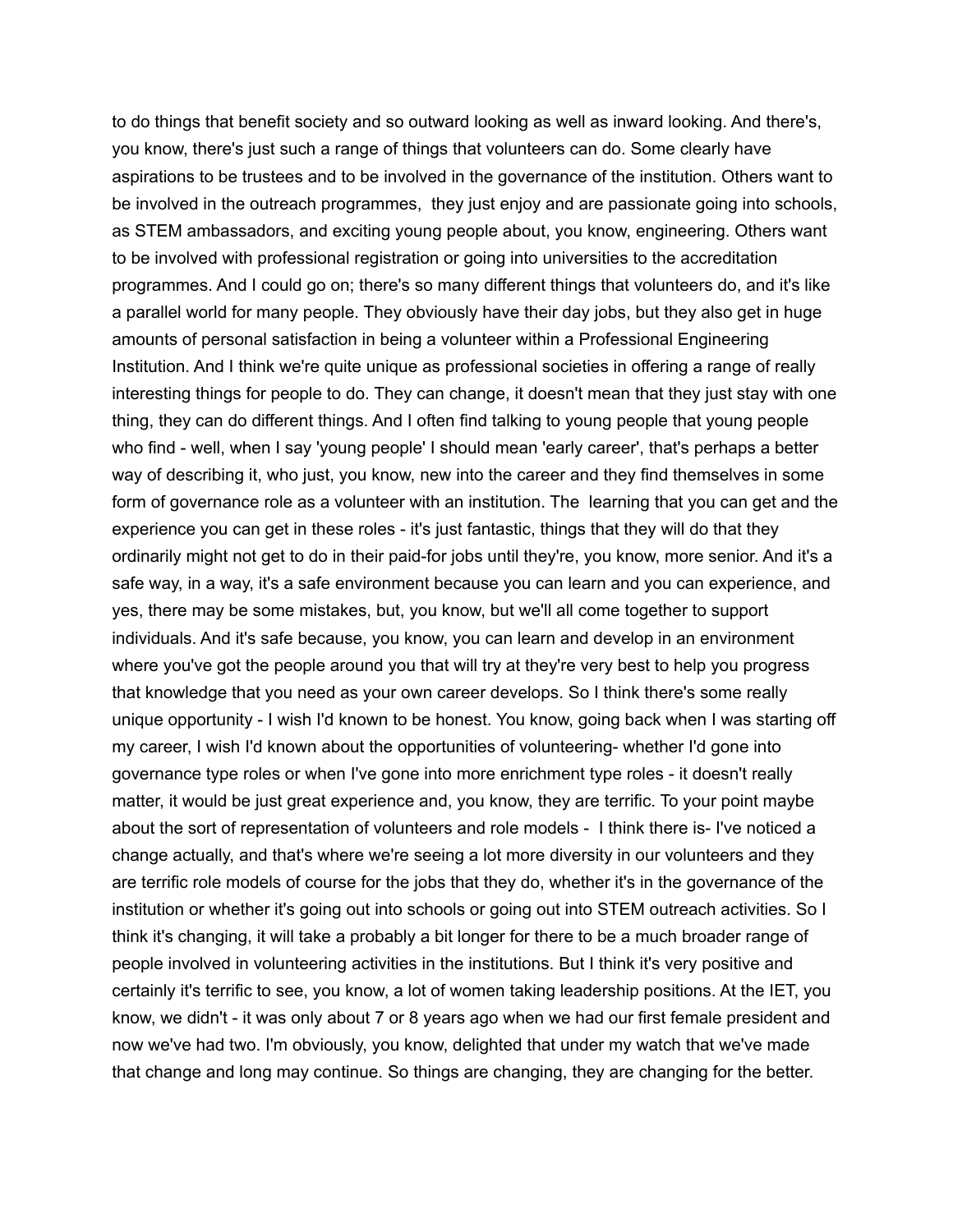35:18 Your point about the skills you can learn when you volunteer for the institutions- it's something that I've gotten a lot out of - volunteering and getting involved with the Royal Aeronautical Society. And I think you've, in part, answered my next question, which is - why should engineers, of any age, at any stage of their career, get involved with their Professional Engineering Institutions? And also the role that the institutions play within their career development - and not just purely for the professional registration aspect.

36:04 Sorry Nigel! So I've said this a few times already this year, I think, we're 175 years old as an institution this year and I really, really believe we should be more relevant than ever to society. And why is that? Well, it's not just around professional registration, it's much more about that lifelong requirement, you know, the constant upskilling, reskilling and development that is needed to tackle some of the challenges that we have today. You know, putting that in context, I heard this as a sort of little stat the other day, and you can roll your eyes because it might be a little bit less, it might be a little bit more. But it is said that about 85% of the jobs that will be done in 2030, so not very far away, 2030, are unknown today and they're unknown because of the level of innovation that's going to happen between now and then. That constant change that technology brings and therefore that constant need for the sort of upskilling and reskilling and, you know, we know that most of that innovation happens at the interfaces. So we are the Institution of Mechanical Engineers, but actually we're a very broad base, we've got a very wide range of divisions and groups, so if we can structure ourselves so that you get those groups interacting and that is your highest chance of getting the innovation that I think is gonna be really, really critical to society going forwards. So that would be my pitch, for why an institution is important for any engineer.

37:41 And all those jobs that are not even known today, but they will be with us in, you know, within the next 10 years, they're all going to probably require a combination of science, technology, engineering and maths. Because that's where, you know, jobs are evolving now. So the more the young people know about STEM and the more that we continue to develop people's knowledge, the more employable they will be. But the- we use a term at IET for our members, it's called a 'professional home for life'. And I love that term because actually it's what it's all about. It's actually- being a member of a Professional Engineering Institution is something you do for, hopefully for life, and you start, you know, when you're just entering the profession and you continue into it when, you know, maybe you've stopped full-time paid employment, perhaps doing more volunteering type activities. And I think it's that sense of belonging, being involved into something, having that professional home that you can meet like minded people, you can have access to knowledge, you can have access to upgrading your skills, you can go to events, you can join programmes, you can contribute - it's a very unique environment. And it is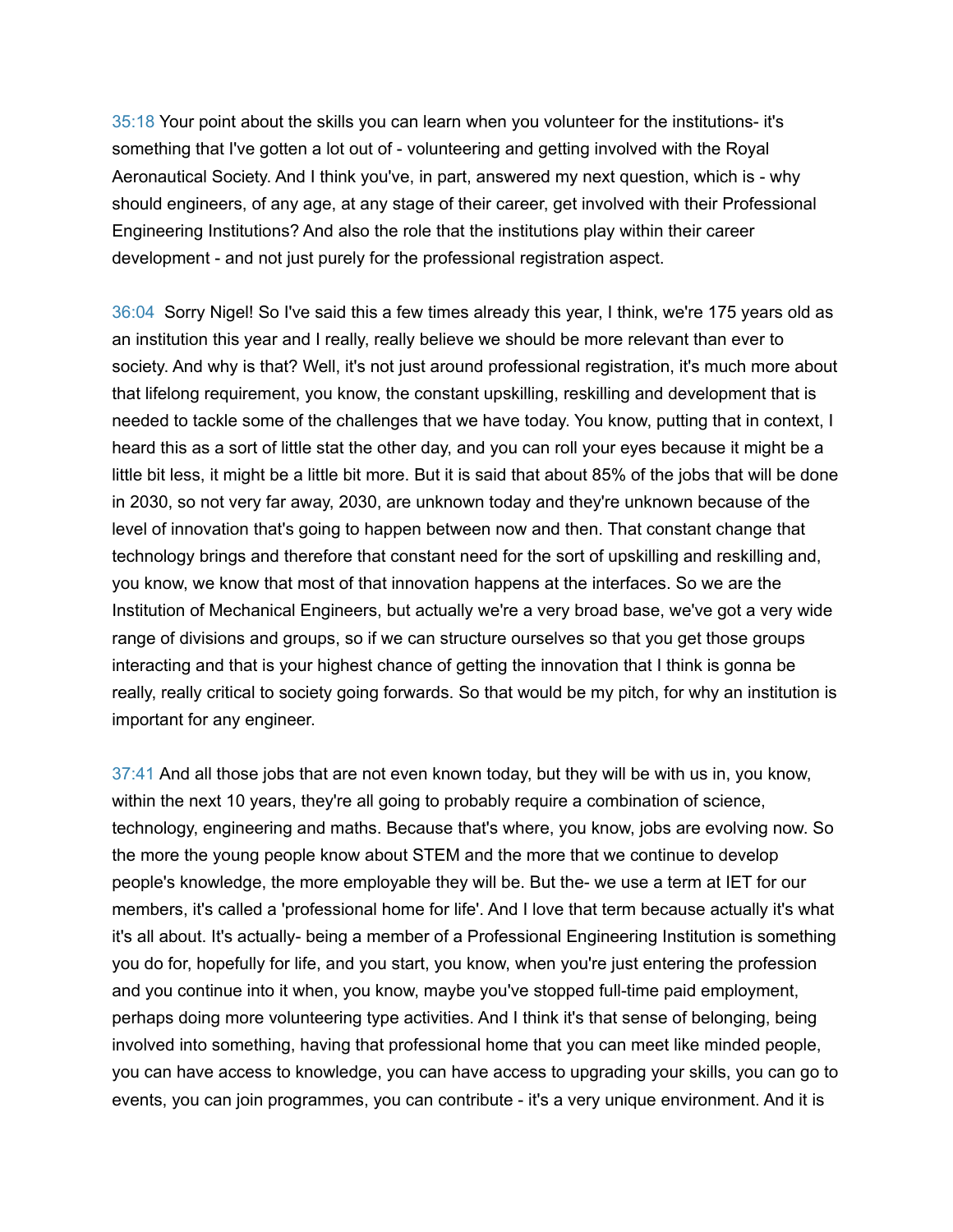usually relevant, but we have a job to do. We can't just say it's relevant and think that engineers who haven't yet joined us will queue up at our doors to get entry. We've got to go out and actually make sure that we are continually changing ourselves with being modern, we're being relevant, we're being inclusive, in order to make ourselves attractive to the needs of the next generation. And the next generation needs are probably very different to the needs of, you know, when I was entering the profession 40 odd years ago. So we need to be very mindful of that, and one of the things, of course, that we see a lot of now is that - I think the current generation are much more aware of sustainability, environment; they like purpose-led organisations. And of course, Professional Engineering Institutions are purpose-led organisations, and they want to make a difference. And I think we are in a unique position, I agree with Alice totally - this is a fantastic time to be part of a Professional Engineering Institution because I think, you know, we may have been around - in your case, Alice, 175 years, and we're just mere 150 years last year. But we've been around a long time, yet, you know, we're still as relevant today, but we need to make sure that we are always looking to the future, always, I suspect the reason why we have existed as institutions for so long- we've always changed and evolved to meet the needs of society and the professional at that time, because if you don't, you become extinct. And I think, you know, we've been successful at that and long may we continue to be serving the needs of society and the future membership for many years to come.

40:53 Thank you so much for answering my somewhat difficult questions! Now we're running a bit over, I apologise for that! Just wondering if you had any, sort of, final thoughts or reflections before we closed?

41:06 Laura, thank you very much for the opportunity to come on to your podcast. It's great to have the opportunity to speak to people through this media, I guess social media, that we may not normally get the chance to engage with. I think the opportunity for us to be ambassadors for the Professional Engineering Institutions is really important and, you know, I'm sure this would agree with me - I hope you agree with me anyway - we are ambassadors, you know, we've got a job to do to spread the word about our respective institutions about engineering in the UK in a more general sense. And also, you know, clearly the one of the things that was very much at the core of, you know, of being asked onto the podcast and discussion is about ED&I and recognising how important inclusion is, that we need to be promoting engineering and technology to more people from very different backgrounds, ethnicity, gender, disability because it's a really fantastic career, really rewarding, very exciting and makes a difference. And it's not because we want to actually ensure that we have members for the future - clearly, it has a role, but actually because society, industry needs engineers for the roles that Alice said that